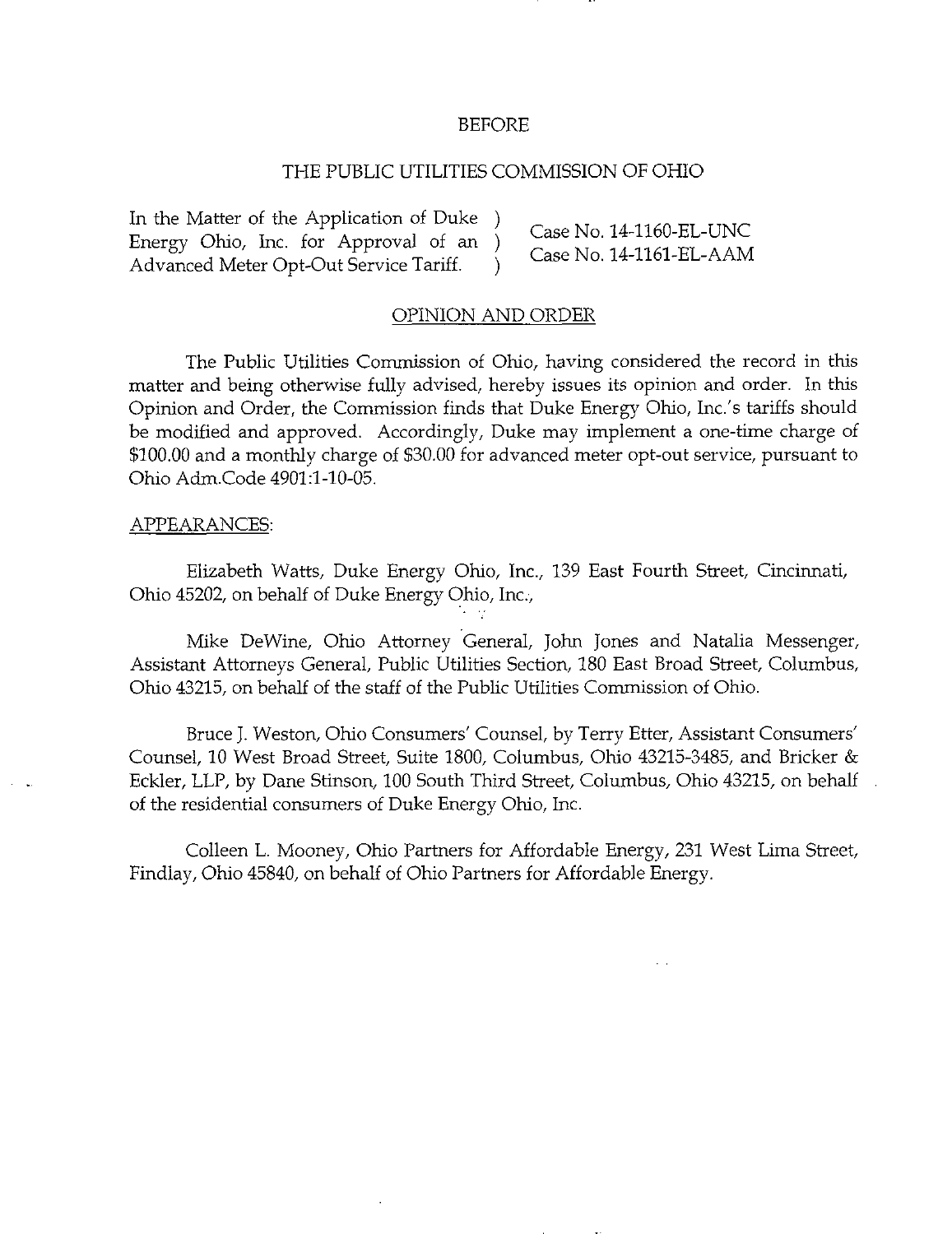## 14-1160-EL-UNC -2- 14-1161-EL-AAM

#### OPINION: OPINION: CONTRACTOR

#### I. History of the Proceeding I. History of the Proceeding

Pursuant to Ohio Adm.Code 4901:1-10-05(J), each electric utility must provide customers with the option to remove an installed advanced meter and replace it with a traditional meter, and the option to decline installation of an advanced meter and retain a traditional meter, including a cost-based, tariffed opt-out service.

Further, Ohio Adm.Code  $4901:1-10-05(1)(5)(c)$  and (d) provide that the electric utility may establish a one-time fee to recover the costs of removing an existing advanced meter, and the subsequent installation of a traditional meter, and the electric utility may establish a recurring fee to recover costs associated with providing meter reading and billing services associated with the use of a traditional meter. Additionally, Ohio Adm.Code  $4901:1-10-05(J)(5)(e)$  provides that costs incurred by an electric utility to provide advanced meter opt-out service shall be borne only by customers who elect to receive advanced meter opt-out service. Finally, Ohio Adm.Code 4901:1-10-  $05(J)(5)(b)(ii)$  provides that such fees shall be calculated based upon the costs incurred to provide advanced meter opt-out service.

On June 27, 2014, Duke Energy Ohio, Inc. (Duke or the Company) filed an application in this case for approval of its proposed advanced meter opt-out service tariffs and for deferral authority to defer the costs of Information Technology (IT) improvements to implement its proposed advanced meter opt-out service tariffs. Duke is a public utility as defined in R.C. 4905.02 and an electric utility as defined in R.C.  $4928.01(A)(11)$ , and, as such, is subject to the jurisdiction of this Commission. Duke's proposed advanced meter opt-out service tariffs would provide customers who are scheduled to receive an advanced meter with the option to retain their traditional meter. Additionally, Duke's proposed tariffs would provide customers who currently have an advanced meter with the option to have it replaced with a traditional meter. For this advanced meter opt-out service, Duke proposed a one-time charge of \$126.70 and a monthly charge of  $$40.63<sup>1</sup>$ 

The evidentiary hearing was held in this matter on October 15, 2015. At hearing, witnesses testified on behalf of Duke, Staff, and OCC. While OPAE did not present any witnesses at hearing, it contributed to providing the Commission with a complete record of the matters presented in this case. Following the conclusion of the evidentiary

 $\mathbf{1}$ Duke proposed to defer the cost of IT system improvements, which resulted in a one-time charge of \$126.70. However, without deferral authority. Duke's proposed one-time charge was \$1,073.10.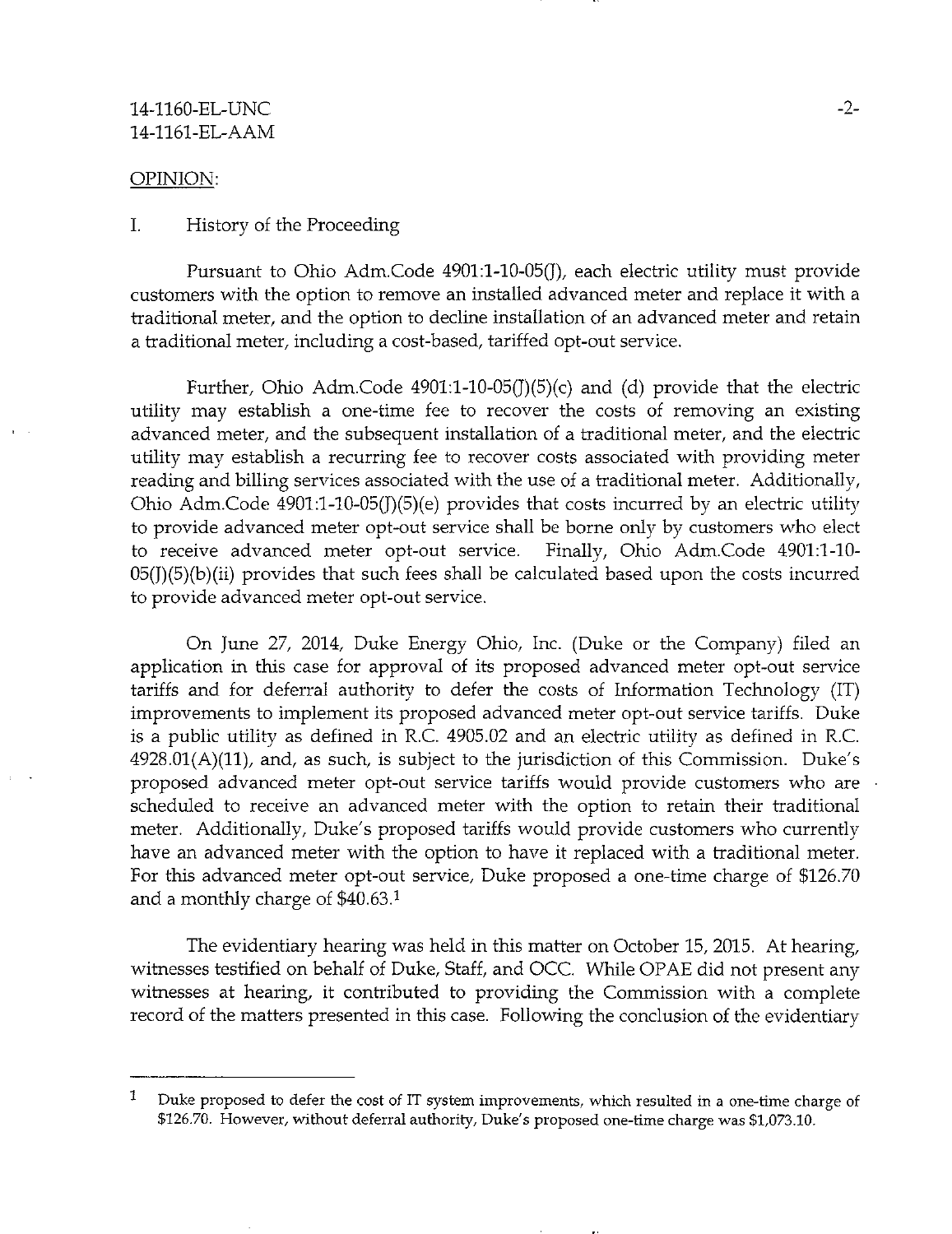# 14-1160-EL-UNC 14-1161-EL-AAM

hearing, on November 30, 2015, Duke, Staff, OCC, and OPAE filed initial briefs. Reply briefs were filed by Duke, Staff, OCC, and OPAE on December 15, 2015.

## II. Discussion

## A. Summary of the Application

In its application, Duke proposes advanced meter opt-out service tariffs that would provide customers who are scheduled to receive an advanced meter with the option to retain their traditional meter. Additionally, Duke's proposed tariffs would provide customers who currently have an advanced meter with the option to have it replaced with a traditional meter. Duke proposes to charge advanced meter opt-out service customers a one-time charge of \$1,073.10 and a monthly charge of \$40.63 for the service.

Regarding the one-time charge, Duke's calculation is based upon the cost to the Company for metering services, distribution maintenance, and IT system improvements. (Duke Ex. 1 at 3, 6). The metering services include meter repair/testing, meter storage labor, and buying meters for reserve stock. Distribution maintenance includes removal of advanced metering infrastructure meters and installation of traditional meters. Finally, the IT system improvements include building billing and service routing functionalities into Duke's customer management system. Duke then took the total amount of these costs and distributed them evenly to the 725 customers expected to enroll in advanced meter opt-out service.

Duke notes that if the Commission grants its request for deferral authority for the IT System improvements, then Duke could remove the IT system improvement costs from its proposed one-time charge, resulting in a one-time charge of \$126.70. Accordingly, Duke's application in this case regarding the one-time charge for advanced meter opt-out service provides as follows:

| Topic Area                     | <b>Total One-Time Costs</b> | <b>One-Time Costs</b><br>Per Opt-Out Customer |  |
|--------------------------------|-----------------------------|-----------------------------------------------|--|
| <b>Metering Services</b>       | \$54,737.50                 | \$75.50                                       |  |
| Distribution Maintenance       | \$37,120.00                 | \$51.20                                       |  |
| IT System                      | \$686,140.00                | \$946.40                                      |  |
| Cost Total                     | \$777,997.50                | \$1,073.10                                    |  |
| Cost Total (without IT system) | \$91,857.50                 | \$126.70                                      |  |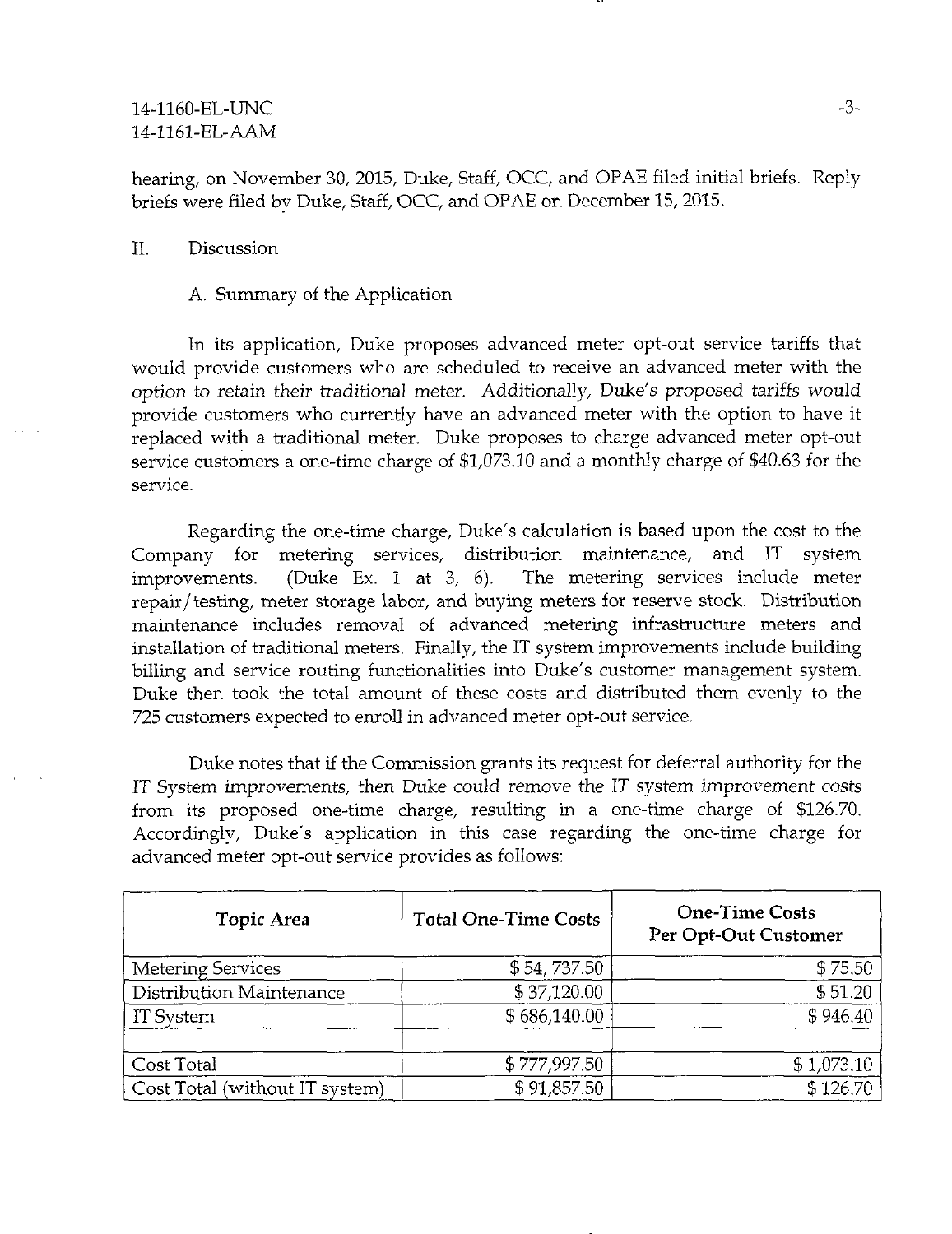# 14-1160-EL-UNC 14-1161-EL-AAM

Additionally, Duke proposes a recurring monthly charge of \$40.63 for advanced meter opt-out service. Duke asserts that this monthly charge is based upon the cost to the Company for monthly metering services and distribution maintenance. (Duke Ex. 1 at 8). The monthly metering service included manual meter reading for monthly oncycle reads, off-cycle reads, and revenue assurance. Further, distribution maintenance includes the cost of purchasing, locating, and installing additional communication devices to read stranded meters caused by the advanced metering opt-out service customers. Accordingly, Duke's application in this case regarding the monthly charge provides as follows:

| Topic Area               | <b>Annual Cost</b> | <b>Monthly Cost</b> | <b>Monthly Cost</b><br>Per Opt-Out<br>Customer |
|--------------------------|--------------------|---------------------|------------------------------------------------|
| <b>Metering Services</b> | \$349,015.00       | \$29,084.58         | \$40.12                                        |
| Distribution Maintenance | \$4,453.68         | \$371.14            | \$0.51                                         |
|                          |                    |                     |                                                |
| Cost Total               | \$353,468.68       | \$29,455.72         | \$40.63                                        |

Accordingly, Duke proposes a one-time charge of \$126.70 and a monthly charge of \$40.63 for advanced meter opt-out service. Duke asserts that these costs reflect the costs to the Company to provide the service to customers. Therefore, Duke asserts that these costs should be paid exclusively by advanced meter opt-out service customers, in accordance with Ohio Adm.Code 4901:l-10-05(J)(5)(e).

## B. Duke's Arguments

At hearing, Duke witness Justin Brown, the Manager of Grid Solutions, Planning, and Regulatory Support for Duke Energy Business Services, LLC, testified that the onetime charge calculated in the Company's application was based upon an estimated IT system improvement cost of \$686,140. However, the IT system improvement actually only costed Duke \$243,122. Therefore, without deferral authority, the total one-time charge to customers for the IT system improvements would be \$462.04 (Duke Ex. 2 at 4, 5). He then testified that if the Commission grants the Company authority to defer the IT system improvements, the one-time charge would be \$126.70 to customers enrolled in the opt-out service tariff (Duke Ex. 1 at 7; Duke Ex. 2 at 7). Additionally, he testified that the estimated 725 customers who are expected to enroll in advanced meter opt-out service is based upon the approximately 325 customers who have at any time refused an advanced meter during Duke's rollout, as well as the approximately 400 customers who were unresponsive during Duke's rollout of advanced meters or who have hard to access meters (Duke Ex. 2 at 7).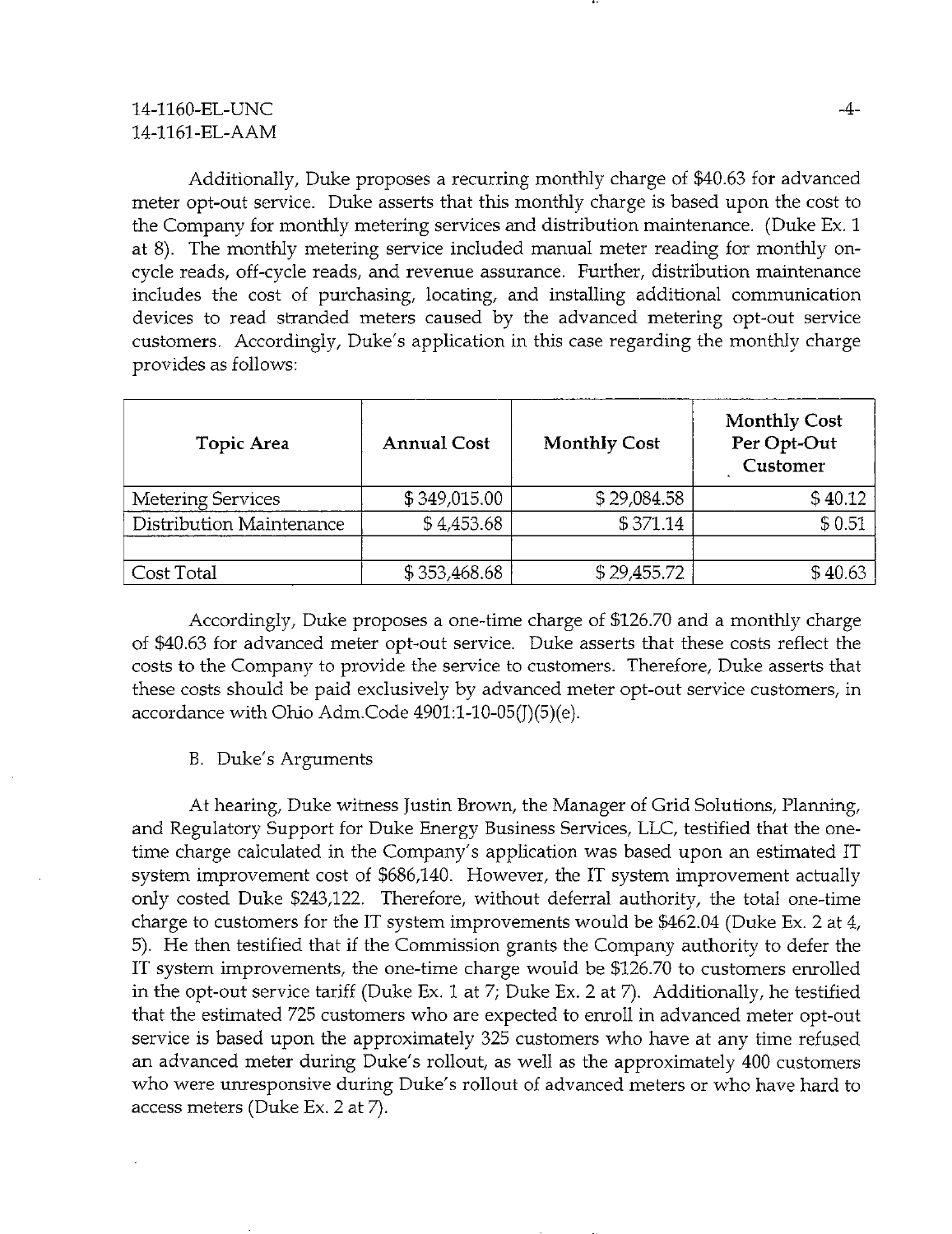Duke asserts that the Commission should adopt its tariffs, as proposed, and should allow it to defer the IT system improvement costs. Duke argues that the IT improvement costs were necessary and required for Duke to make the opt-out service available to eligible customers. Duke asserts that all of the costs of providing advanced meter opt-out service to customers have been established based upon the Company's experience working with customers, and is supported by the application and testimony of Mr. Brown. Duke argues that it is the only party to provide a witness in this case that has knowledge of the Company's costs and is capable of evaluating and verifying the elements of the proposed charges.

Further, Duke notes that the traditional meters that it has on hand are meters that have been removed due to SmartGrid deployment and are, therefore, salvaged. Pursuant to the stipulation in Case No. 10-2326-GE-RDR, the salvage value for these meters is returned to customers in Duke's SmartGrid rider. In re Duke Energy Ohio, Inc., Case No. 10-2326-GE-RDR, Stipulation and Recommendation (Feb. 10, 2012). Duke asserts that it would be unreasonable for the Commission to assume that it has any meters on hand that are appropriate for redeployment.

# C. Staff Arguments

Staff witness Marchia Rutherford, a Utility Specialist in the Commission's Rates and Analysis Department, testified that the Commission should approve a \$38.00 onetime charge and \$24.00 monthly meter read charge. Ms. Rutherford testified that Duke already recovers the costs of meter testing and repair, as well as labor storage costs, through Duke's distribution base rates. Additionally, she testified that Duke has 3,772 traditional meters on hand, half of which should be expected to test accurately. Therefore, she asserts that Duke should not include the costs for additional meters in its proposed one-time charge. Finally, she testified that she reduced the expected travel time and replacement from 60 minutes to 45 minutes. Accordingly, with these adjustments, as well as the adjustments proposed by Staff witness Liphthratt, she recommended reducing the one-time charge to \$38. (Staff Ex. 2 at 2-8).

Thereafter, Staff witness David Liphthratt, the Chief of the Research and Policy Division of the Commission's Rates and Analysis Department, testified that Duke has not demonstrated that IT related costs embedded in the Company's last distribution rate case are insufficient to current levels of spending, nor has the Company shown that the \$243,122 requested in this proceeding is warranted for deferral treatment. Mr. Liphthratt testified that in his opinion, these IT system improvement charges were neither atypical nor infrequent, and, therefore, do not meet the necessary requirements for deferral treatment. (Staff Ex. 3 at 3-7).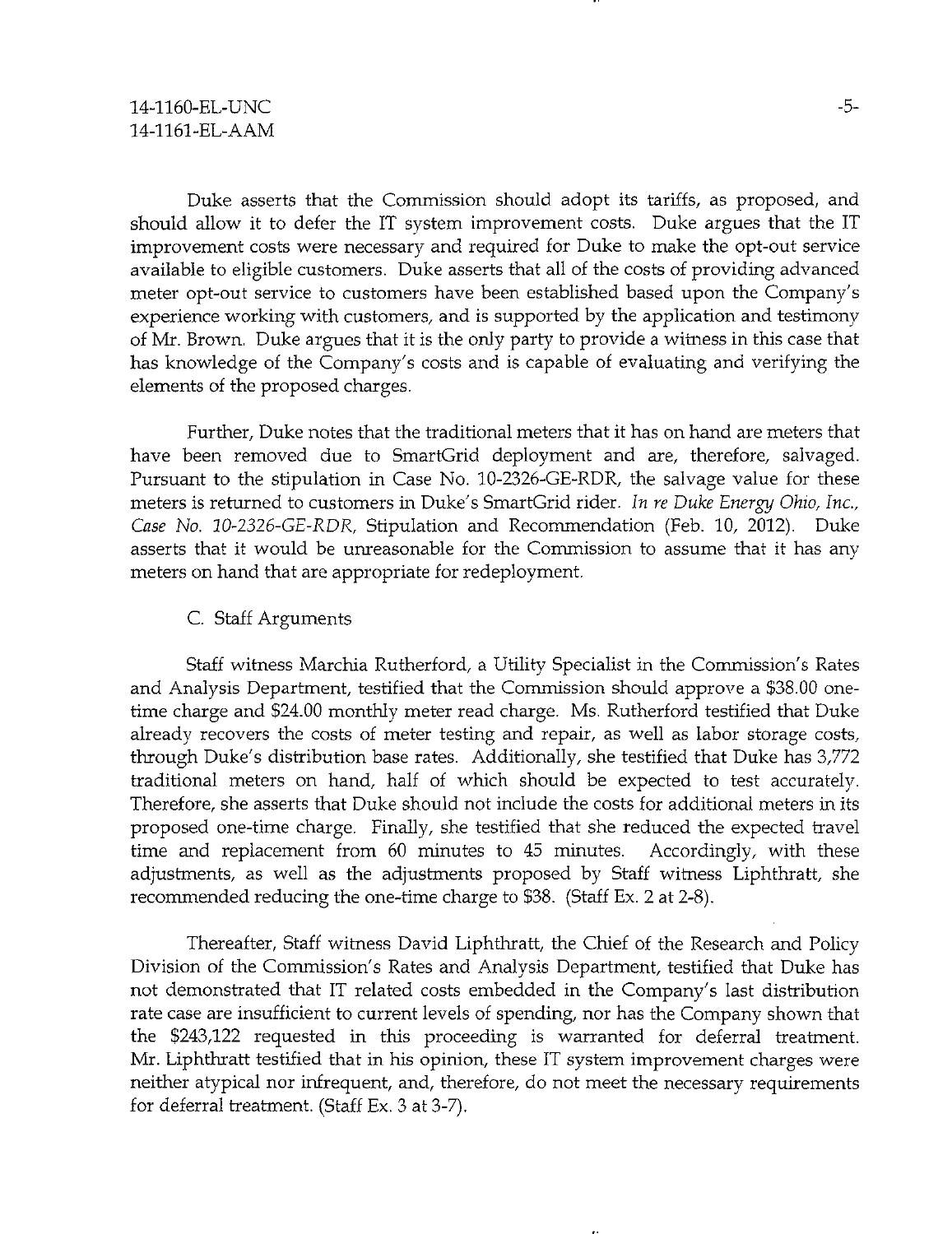Additionally, Staff witness Barbara Bossart, the Chief of the Reliability and Service Analysis Division of the Commission's Service Monitoring and Enforcement Department, testified that the language of Duke's proposed tariffs should be revised to reflect the language in Ohio Adm.Code 4901:1-10-05(J). Additionally, she testitied that Duke should include additional language in its tariffs to represent that customers enrolled in a service or product that requires an advanced meter must choose a different product or service before opting out. (Staff Ex. 1 at 3-4).

## D. OCC Arguments

OCC witness James Williams, a Senior Utility Consumer Policy Analyst for OCC, made numerous recommendations regarding Duke's proposed advanced meter opt-out service tariffs. Initially, he testified that Duke's costs and proposed charges would be more appropriately examined in an upcoming distribution rate case (OCC Ex. 3 at 6-7). Additionally, he testified that Duke's cost estimates for services advanced meter opt-out customers are inflated because they include new rates for services that Duke already provides (OCC Ex. 3 at 7-9, 11-16). Further, Mr. Williams testified that Duke's application in this case violates the Commission's rules because the proposed deferral of IT improvement costs would result in all customers paying for the advanced meter opt-out service tariff, in violation of Ohio Adm.Code 4901:l-10-05(J)(5)(e) which requires that costs incurred to provide the service be borne only by those customers who elect to receive the service (OCC Ex. 3 at 10). Accordingly, Mr. Williams argued that the Commission should reject both the one-time and recurring monthly charges for advanced meter opt-out service. In his opinion, the Commission should more fully examine Duke's revenues and expenses during a future distribution rate case.

#### E. Commission Conclusion

The Commission finds that Duke has met its burden of demonstrating that its advanced meter opt-out service charges are based upon the costs incurred to provide such service, consistent with Ohio Adm.Code 4901:l-10-05(J)(5)(b)(ii). Additionally, the Commission finds that Duke's tariffs are not unjust or unreasonable and should be approved, with modification. As detailed below, the Commission finds that Duke's application for deferral authority should be granted, and that Duke is authorized to implement a one-time charge of \$100.00 and a monthly charge of \$30.00 for advanced meter opt-out service.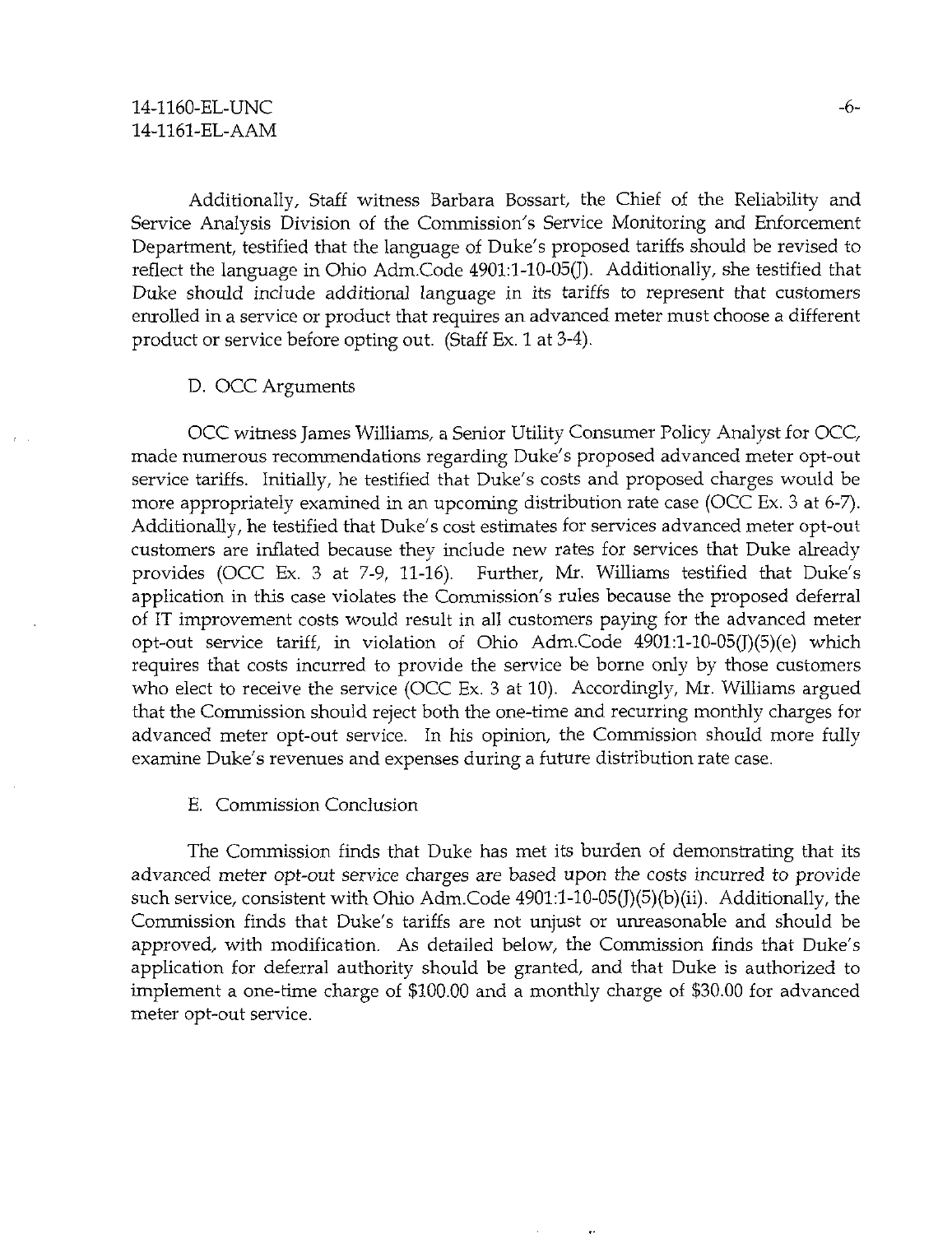#### a. Deferral Authority

Duke argued that the Commission should grant it deferral authority for the cost of IT system improvement to provide advanced meter opt-out service. Initially, Duke estimated that it would cost \$686440.00 for the IT system improvements (Duke Ex. 1 at 7). However, at hearing, Duke testified that the IT system improvements actually cost \$243,122 (Duke Ex. 2 at 4). Duke requests deferral authority for the amount of the IT system improvements cost, which Duke asserts were necessary to implement advanced meter opt-out service and were atypical since they were done pursuant to the adoption of Ohio Adm.Code 4901:1-10-05(J). However, Staff argued that the costs were not atypical, as IT related costs are embedded in distribution rates (Staff. Ex. 3 at 6). Additionally, Staff notes that there are six criteria that it uses to determine if deferral is appropriate, and these costs do no meet those criteria.

The Commission finds that Duke's request for authority to defer the \$243,122 for IT system improvements should be granted. The Commission notes that these costs were imposed upon Duke pursuant to the Commission's adoption of rules in Ohio Adm.Code  $4901:1-10-05(1)$  to implement an advanced meter opt-out service. Accordingly, this meets Staff's criteria for being atypical or infrequent, even if IT related costs are also recovered in base distribution rates. Further, we note that one of Staff's criteria for analyzing deferral is whether the Commission could encourage the utility to do [something.it](http://something.it) would not otherwise do through the granting of deferral authority, The Commission's desire is to encourage the electric utilities in the state of Ohio to modernize their systems, which includes pursuing IT system improvements. Additionally, there is not concern in this case of an uncapped deferral, since this cost has already been incurred by the Company and has been demonstrated as the actual cost for conducting the IT system improvements. Accordingly, the Commission finds that Duke's request for deferral authority should be granted and capped at the actual amount of \$243,122.

## b. One-time Charge

With deferral authority, Duke proposed a one-time charge of \$126.70 for advanced meter opt-out service (Duke Ex. 1 at 7; Duke Ex. 2 at 5). OCC and Staff pointed out that much of this \$126.70 is for the removal of the advanced meter and installation of a traditional meter. However, some of the expected advanced meter optout service customers are still using traditional meters. Accordingly, the Commission finds that Duke shall not apply the one-time charge to any customer that currently has a traditional meter.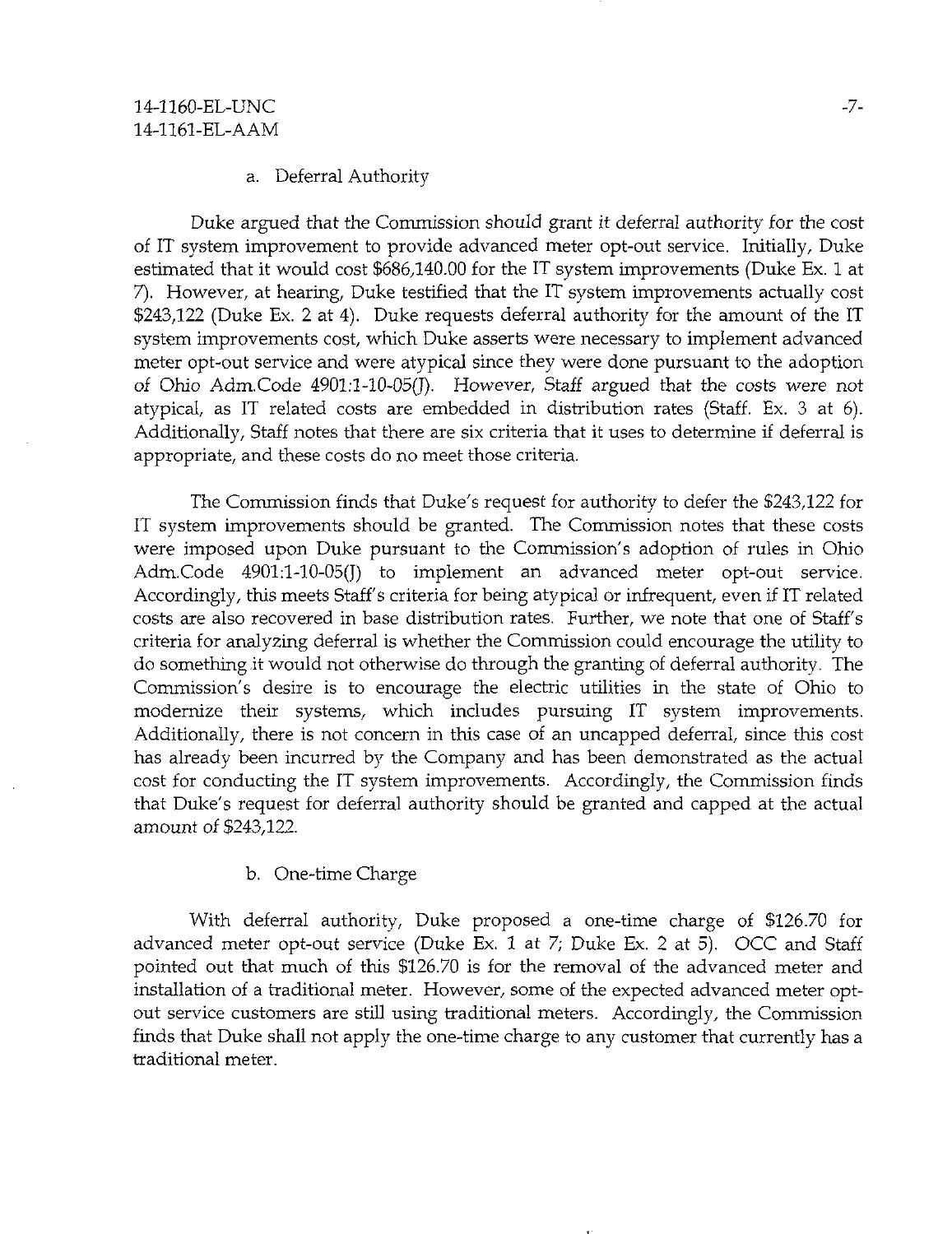# 14-1160-EL-UNC 14-1161-EL-AAM

Further, the Commission finds that Duke may implement a one-time charge of \$100.00 for advanced meter opt-out service. The Commission arrived at an even \$100.00 by taking the approximately \$55,000 in total one-time costs for metering services and reducing it by one-third. This \$55,000 proposed by Duke was for meter repair/testing, meter storage labor, and buying meters for reserve stock. However, Staff witness Rutherford demonstrated that Duke will not need to purchase meters for reserve stock since it already has an inventory of traditional meters. Further, she demonstrated that Duke already has traditional meters and that up to half of them may test accurately. Accordingly, by removing one-third of the proposed amount for metering services, and then adding the distribution maintenance amount, we arrive at a one-time charge of approximately \$100.00, as demonstrated below:

| Topic Area                      | <b>Total One-Time Costs</b> | <b>One-Time Costs</b><br>Per Opt-Out Customer |
|---------------------------------|-----------------------------|-----------------------------------------------|
| Proposed Metering Services      | \$54,737.50                 | \$75.50                                       |
|                                 | $\times 0.66$               |                                               |
| <b>Actual Metering Services</b> | \$36,126.75                 | \$49.83                                       |
| Distribution Maintenance        | \$37,120.00                 | \$51.20                                       |
| Cost Total                      | \$73,246.75                 | \$101.03                                      |

To simplify customer bills, the Commission finds that the one-time charge should be set at an even \$100.00. Accordingly, Duke may charge customers the onetime charge of \$100.00 to enroll in advanced meter opt-out service. However, since this charge is primarily for meter removal and replacement, no charge shall be applied to customers that are currently using a traditional meter.

## c. Monthly Charge

Duke proposed a recurring monthly charge of \$40.63, based upon its cost of providing metering services and distribution maintenance (Duke Ex. 1 at 8). However, Staff witness Rutherford identified three costs that should not be included in Duke's charge for advanced meter opt-out service; mesh network costs, certain meter reading costs, and revenue assurance (theft) costs. Adjusting for the removal of these costs. Staff proposes that Duke's monthly advanced meter opt-out service charge should be reduced from \$40.63 to \$24.00 (Staff Ex. 2 at 6-7). One of the ways in which Staff witness Rutherford adjusted Duke's proposed amount was by decreasing the time for meter reading or replacement from one hour to 45 minutes, which is essentially a 25 percent decrease. We agree with Staff witness Rutherford, and find that all of the metering services proposed by Duke should be subject to a 25 percent reduction. These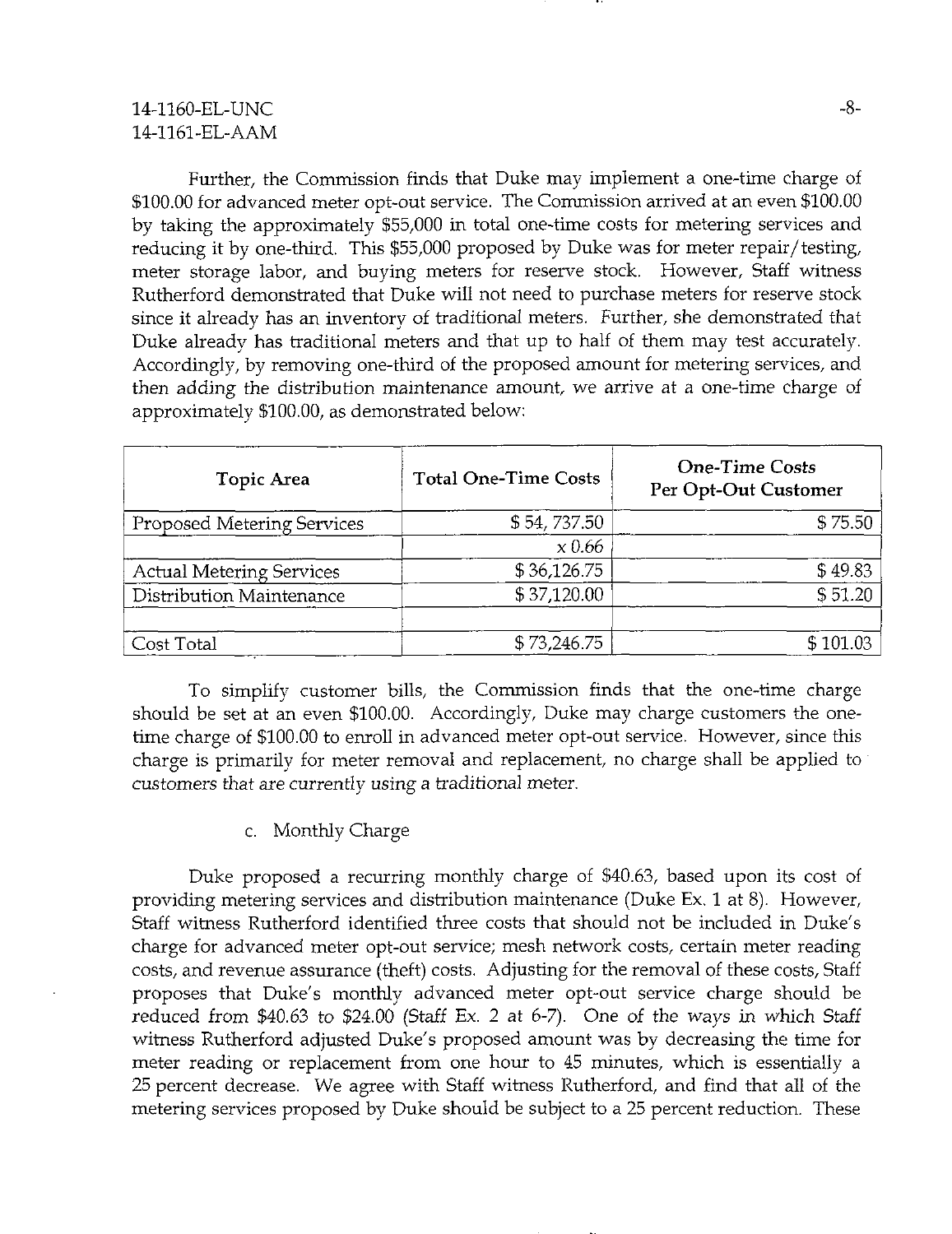metering services include manual meter reading for monthly on-cycle reads^ off-cycle reads, and revenue assurance. By reducing these proposed amounts by 25 percent, we find that Duke should be permitted to charge customers \$30.00 per month for advanced meter opt-out service.

| Topic Area                           | <b>Annual Cost</b> | <b>Monthly Cost</b> | <b>Monthly Cost</b><br>Per Opt-Out Customer |
|--------------------------------------|--------------------|---------------------|---------------------------------------------|
| Proposed Metering<br><b>Services</b> | \$349,015.00       | \$29.084.58         | \$40.12                                     |
|                                      | $\times 0.75$      |                     |                                             |
| <b>Metering Services</b>             | \$261,761.25       | \$21,813.44         | \$30.09                                     |
| Distribution Maintenance             | \$4,453.68         | \$371.14            | \$0.51                                      |
| Cost Total                           | \$266,214.93       | \$22,184.58         | \$30.59                                     |

Similar to the one-time charge, we find that the approximate amount should be adjusted to an even \$30.00 to simplify customer bills. Further, Staff witness Rutherford testified that the costs and rate structure for the opt-out tariff should be subject to review in Duke's next base distribution rate case.

d. Other Revisions

Staff witness Bossart testified that Duke's proposed tariff language should more closely reflect the language in Ohio Adm.Code 4901:1-10~05(J). We agree. Accordingly, the Commission finds that Duke's final tariffs in this matter should be titled "Advanced Meter Opt-Out (AMO) - Residential." Additionally, Duke should use "Rider AMO" in the tariff rather than "Rider NSM." Further, consistent with Ms. Bossart's recommendation, we find that Duke should revise the tariff provision regarding the tariffs availability to customers with a history of tampering or theft, and Duke should include additional language regarding customers enrolled in products or services that require an advanced meter as a condition of enrollment.

e. Conclusion

The Commission finds that Duke should file revised tariffs consistent with this Opinion and Order. Additionally, Duke is authorized to defer \$243,122, which is the cost of IT system improvements to implement advanced meter opt-out service consistent with Ohio Adm.Code 4901:1-10-05(J).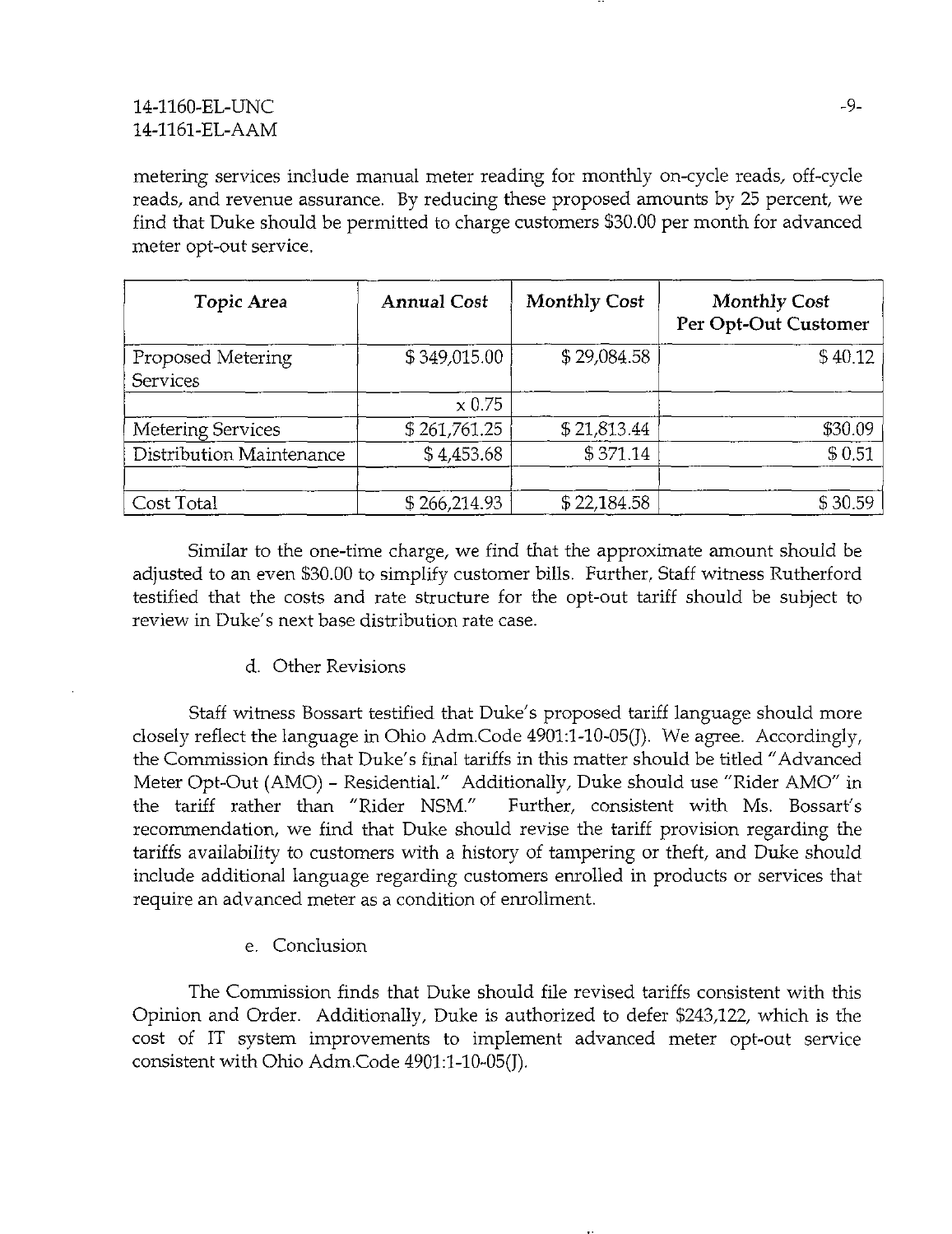## FINDINGS OF FACT AND CONCLUSIONS OF LAW:

- (1) Duke is a public utility as defined in R.C. 4905.02 and an electric utility as defined in R.C. 4928.01(A)(11), and, as such, is subject to the jurisdiction of this Commission.
- (2) On June 27, 2014, Duke filed an application to adopt a proposed advanced meter opt-out service tariff.
- (3) On July 18, 2014, OCC filed a motion to intervene and memorandum in support. Thereafter, on August 17, 2015, OPAE filed a motion to intervene and a memorandum in support. The motions to intervene by OCC and OPAE were each granted by the attorney examiner.
- (4) A hearing was held in this matter on October 15, 2015.
- (5) On November 30, 2015, initial briefs were filed by Duke, Staff, OCC, and OPAE. Thereafter, on December 15, 2015, reply briefs were filed by the parties.
- (6) The Commission finds that Duke is authorized to defer \$243,122, which is the cost of IT system improvement necessary for the Company to implement an advanced meter opt-out service tariff.
- (7) The Commission finds that Duke may implement a one-time charge of \$100.00 and a monthly charge of \$30.00 for advanced meter opt-out service, but that the one-time charge shall not be applied to customers currently using a traditional meter.

## ORDER:

It is, therefore,

ORDERED, That Duke take all necessary steps to carry out the terms of this Opinion and Order. It is, further,

ORDERED, That Duke file, in final form, two complete copies of its tariff, consistent with this Opinion and Order. One copy shall be filed in this docket and one copy in its TRF docket. It is, further.